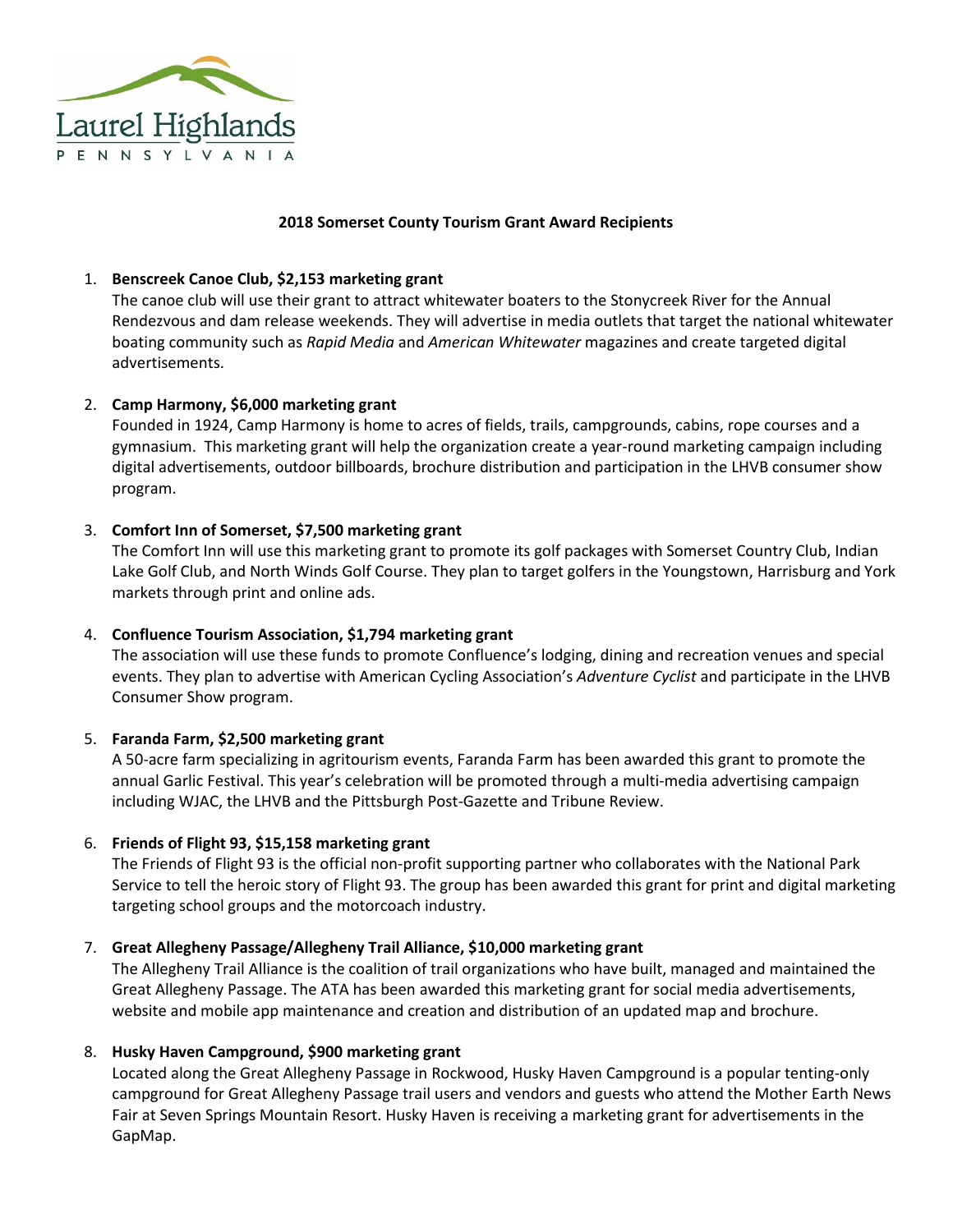## 9. **Hickory Hollow Campground, \$4,343 marketing grant**

A quality outdoor accommodations and recreational vehicle resort, Hickory Hollow Campground will use this marketing grant to create a new brochure and a direct mail campaign to target past guests.

## 10. **Jennerstown Speedway, \$35,000 marketing grant**

One of the oldest short tracks in the United States, Jennerstown Speedway welcomed more than 103,000 over the course of 14 weeks in 2017. This marketing grant will be used to promote the speedway's schedule of events, including the nationally-televised Super Cup Stock Series and the Must See Stock Car Series races.

## 11. **Laurel Highlands Heritage Festivals Marketing Cooperative, \$5,000 marketing grant**

This collaborative marketing effort promotes four of the region's heritage-themed festivals including Somerset County's Farmers and Threshermans Jubilee and Mountain Craft Days. The group has been awarded a marketing grant for website enhancements, ads on laurelhighlands.org, as well as television and billboard advertising.

## 12. **Laurel Summit Nordic Ski Patrol, \$1,500 marketing grant**

Whether providing emergency first aid or assisting patrons to navigate winter trails, the Laurel Summit Nordic Ski Patrol volunteers have continued to serve winter outdoor enthusiasts since 1983. These grant funds will used to create a cross-country skiing and snowshoeing brochure to be distributed in REI stores throughout the mid-Atlantic.

## 13. **Maple Leaf Outfitters, \$3,000 marketing grant**

Established in 2016, Maple Leaf Outfitters provides hikers and bikers on the GAP with outdoor trip planning including scheduling, shelter reservations, camp set-up, transportation for gear and personal belongings and trip provisions to provide visitors with a hassle-free experience. These grant funds will be used to create a multimedia campaign to promote their services including website development and opportunities with the LHVB and the *TrailGuide*.

#### 14. **Mountain Ridge Trails Resort, \$10,000 marketing grant**

The largest privately owned ATV trail system in Pennsylvania, Mountain Ridge Trails Resort has more than 100 miles of trails on 2,500 acres for ATV, UTV and dirt bike enthusiasts. The resort has been given a marketing grant toward billboard advertisements, brochure creation and distribution with the LHVB.

## 15. **New Centerville & Rural Volunteer Fire Company/Farmers and Threshermans Jubilee, \$2,500 marketing grant** Celebrating its 65th year anniversary this summer, the Farmers and Threshermans Jubilee attracts hundreds of visitors to Somerset County who want to learn more about the history of farming in our area and enjoy the steam engines and tractor pulling. This marketing grant will be used to promote the event through print and radio advertising.

# 16. **Pennsylvania Maple Festival, \$5,000 marketing grant**

Thousands of visitors head to Meyersdale each spring for one of Pennsylvania's sweetest festivals andlearn about Somerset County's Maple Sugar industry. The organization is receiving a marketing grant to promote the festival through a multimedia advertising campaign.

#### 17. **Rock City Shuttles, \$2,452 marketing grant**

A seasonal bike shuttle service, Rock City Shuttles provides daily shuttle service along the Great Allegheny Passageto Laurel Highlands landmarks such as the Flight 93 National Memorial. These grant funds will be used toward brochure creation and distribution with the LHVB and an ad in the *TrailGuide*.

#### 18. **Rockwood Mill Shoppes and Opera House, \$5,000 marketing grant**

Originally a thriving lumber and feed mill dating back to the late 1800s, the Rockwood Opera House is now one of the oldest operating dinner theatres in Pennsylvania. The Opera House was added to the National Register of Historic Places in September 2002. This marketing grant will be used for a multimedia advertising campaign to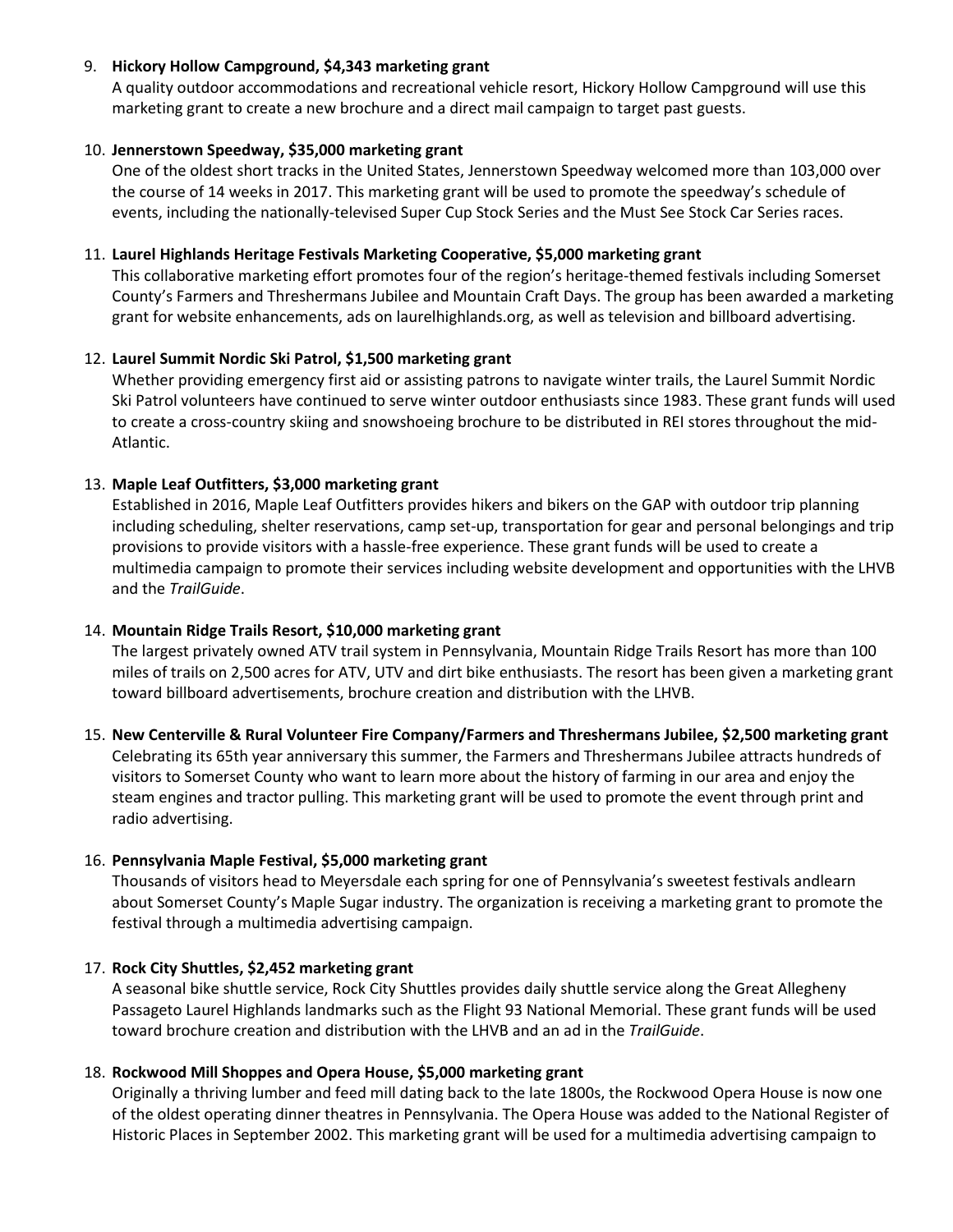promote the 2018 schedule of events.

## 19. **Seven Springs Mountain Resort, \$38,000 marketing grant**

Pennsylvania's largest ski resort continues to grow the county's economy with its commitment to year-round events, activities and amenities. The resort has been awarded this marketing grant for an extensive winter digital marketing campaign focused on the Baltimore and Washington, D.C. markets.

# 20. **Somerset County Chamber of Commerce, \$12,500 marketing grant**

Representing more than 760 businesses and organizations, the chamber has been dedicated to growing the county's economy for more than 100 years. The chamber is receiving this marketing grant for advertising opportunities including the *TrailGuide*, seasonal billboards on the Pennsylvania Turnpike, print ads and marketing opportunities through the LHVB.

## 21. **Somerset County Fair Association, \$2,500 marketing grant**

A week-long event that promotes the county's agricultural heritage and rural way of life, the Somerset County Fair Association will utilize this grant for outdoor advertising targeting residents from northern Maryland and Fayette, Cambria and Bedford counties.

## 22. **Somerset, Inc., \$6,000 marketing grant**

One of the oldest and longest-running Main Street programs in the state, Somerset Inc. will use this marketing grant to attract visitors to uptown Somerset through social media marketing, marketing opportunities with the LHVB and brochure creation.

## 23. **Somerset County Historical Center, \$6,000 marketing grant**

The steward of the county's cultural heritage through its historical collections, educational programs and genealogical archives, the historical center's major event is the three-day Mountain Craft Days folk festival held each September. The center has been awarded this grant for participation in LHVB marketing initiatives and television and radio advertisements.

# 24. **Somerset Interchange Lodging Association, \$7,500 marketing grant**

A partnership of lodging establishments located at the Somerset Pennsylvania Turnpike interchange, the association will use these funds for billboards to attract turnpike travelers.

#### 25. **Springs Historical Society, \$5,473 marketing grant**

Dedicated to the history and culture of southern Somerset County, the historical society sponsors the Annual Springs Folk Festival and Farmers' Market. These funds will be used to develop a multimedia advertising campaign to attract visitors to their events and museum.

# 26. **Stepping Stone Farm Bed & Breakfast, \$1,200 marketing grant**

Offering a wholesome country living experience on a 31-acre farm, Stepping Stone Farm is receiving a marketing grant to promote their family-oriented bed and breakfast via billboards, the Gap Map and marketing opportunities with the LHVB.

# 27. **Stonycreek-Quemahoning Initiative, \$3,000 marketing grant**

The driving force behind the development of both Whitewater and Greenhouse Parks and the Quemahoning Lake Mountain Bike Trail, the SQI will use this marketing grant to promote the completion of the mountain bike trail in 2018 by creating a brochure, trail maps and signage.

# 28. **The Hostel on Main, \$5,000 marketing grant**

Near the Rockwood access point of the Great Allegheny Passage, The Hostel on Main offers bikers, hikers and skiers comfortable accommodations. The Hostel has been awarded this grant to be used toward online advertisements, social media campaigns and participation in LHVB marketing opportunities.